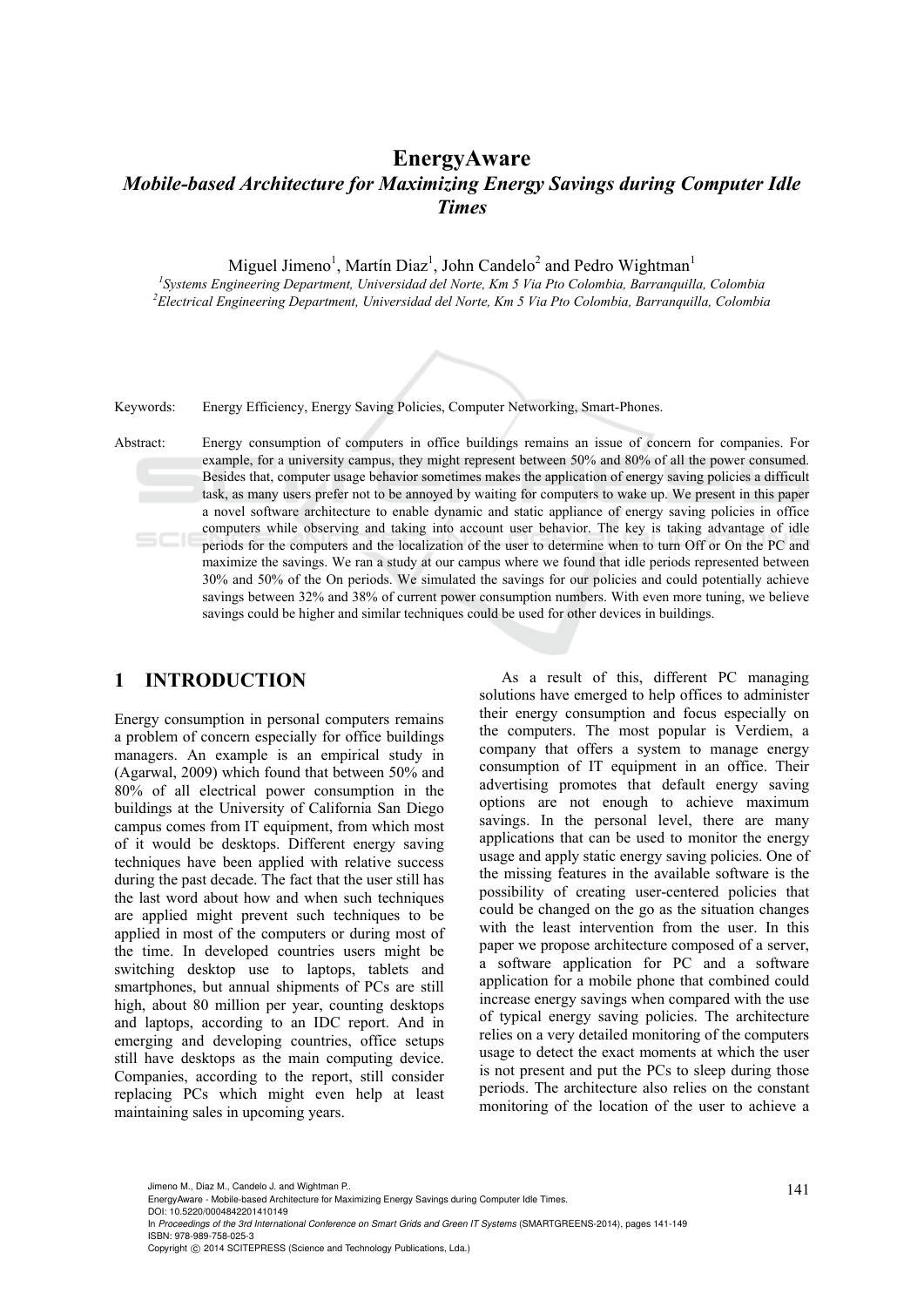better experience by decreasing the annoyance and also increasing energy savings at the same time. Thus, the contributions of this paper are: 1) A software architecture to monitor PC usage, energy consumption and apply savings policies. 2) A behavior-centered dynamic energy saving policy. 3) A user location-based energy saving policy that accommodates to user location to improve both savings and user satisfaction.

The rest of the paper is divided as follows. Section 2 summarizes the related work, Section 3 describes the EnergyAware architecture. In Section 4 the location-based energy saving policy is designed. In Section 5 the implementation and evaluation is shown, and the paper is concluded with a discussion of future work.

# **2 RELATED WORK**

Computers in n offices can achieve substantial savings in energy consumption. In a report from EMA, 2008, the authors conducted a survey among hundreds of professionals where they responded that their computers work were kept On during 43% of the total non working hours or the equivalent of 55 hours of consumption during a week. This equates to an additional cost and unnecessary \$73 per computer annually. Although computers have the ability to be configured to sleep or hibernate, it does not always take advantage of it. In the survey it was found that from the people who did the survey including teachers, secretaries, assistants and administrative staff, only 12% of them have ever changed their energy savings on their computers (specifically suspend and hibernate). This shows that even if companies have the option, energy saving policies are not mandatory in all companies, and users are left with the choice of saving energy or not.

In (Lin et al., 2011) the authors explained several methods with which they could generate energy savings in computers. The most interesting was RFID. RFID is used to save energy in the computers that are used in classrooms. When the computer is not in use, it turns Off or suspends automatically, avoiding energy waste. To implement this technology, a sensor that identifies when a person leaves should be installed at the entrance of the office or room. It will automatically send a signal to the computer and thus start sleeping. The authors used a server that retrieves data using an RFID reader. It allows knowing when a user is close to or away from the computer. The server decides to put the computer to sleep if the user is away for 10

minutes, or decides to turn it off if the user spends more than 30 minutes away from the computer.

In (Korn et al., 2004) the authors show a framework for energy savings on computers. They proposed the creation of profiles for each computer or group of computers and in turn make them have Off-time schedules depending on the profile assigned to it. The authors did however not take into account how the users will handle the decision of turning off the computer in the case he/she needs to leave it on to complete long-running tasks.

The Engineering Department of the Samsung Institute of Technology has a system that allows you to suspend the device when not in use. They managed to implement it using a hardware that recognizes when the user gets up from his chair. It orders the device to go to a suspended state, and when the user returns to his/her desk, it resumes the operating system (Reilly et al., 2011). This however restricts its use by requiring a piece of hardware. The Department of Electrical Engineering and Computer Science at the University of Fukuoka in Japan proposed a technology similar to the one Samsung proposed, but differs in the presence verification process. Instead of verifying if the user is present or not in his/her desk, the University of Fukuoka checks whether the user is currently looking at the computer screen (Kim, J.-Y., 2011) or not. This is done by means of a webcam, a presence sensor/vision and an algorithm called EYE-TRACKING. In this way if the person comes completely out of the camera range, it means that it is not in front of the computer and therefore is not using it. The implementation turns off the screen and suspends the computer to achieve energy savings. This also depends on hardware.

Mobile phones are used as an authentication mechanism and could be used to determine if the computer owner is close to it. One of the authentication methods most difficult to control is that which uses tokens or any mechanism created to store security passwords. An example is the proposal made in (Jaros and Kuchta, 2010), where the authors performed a token-based authentication through mobile devices. The communication between the mobile and the computer is done via Bluetooth. Another proposal tries to overcome the problems with GPS by using Bluetooth and Wi-Fi to improve location calculation accuracy (Almuairfi et al., 2013).

In this article, we like to combine several of the technologies used in other applications. We will use the mobile phone as an authentication token. We will propose an energy saving mechanism that relies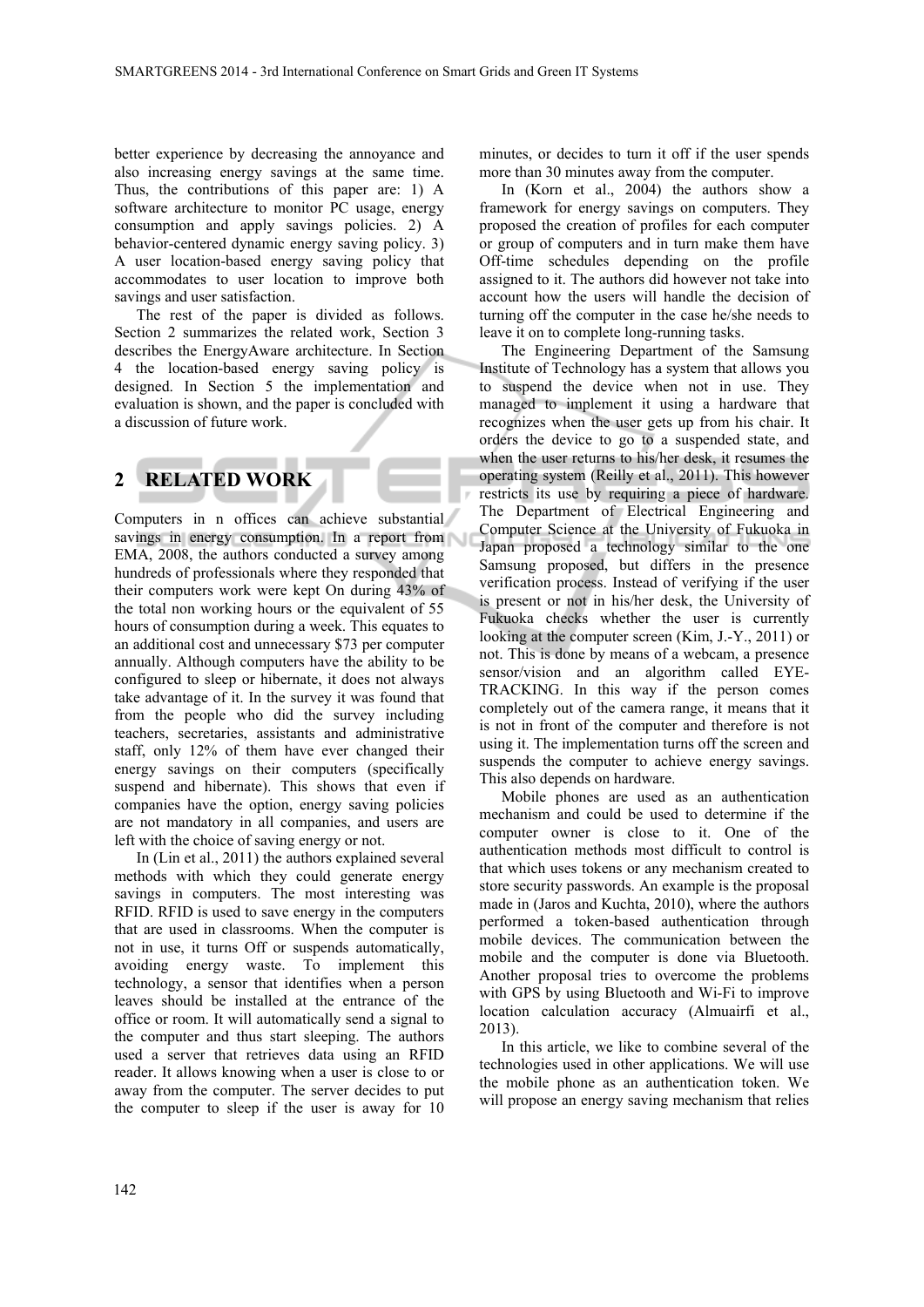on the knowledge about the location of the user and its phone at any given time. To achieve confident levels of accuracy about the location of the person, we will combine GPS and Bluetooth to achieve more precision. We considered that it differentiates from previous propositions in the granularity of the computer usage statistics and the dynamism of the energy saving policies based on the behavior of the user.

# **3 THE EnergyAware ARCHITECTURE**

The main purpose of the EnergyAware architecture is to achieve improved energy savings in a group of computers, when compared to existing energy savings strategies. This is achieved by giving to the user certain remote management capabilities and statistical information about the group of monitored computers. At the same time, the PC could be put in energy saving states during idle times to maximize savings. Figure 1 shows the 3 main parts of the architecture: the managed PC, on which we ran software agents to monitor activity, the web server to store the usage information from the managed PCs and an administrator that could be either an IT staff or a regular user. We will explain in detail the different components.



Figure 1: Components of the EnergyAware architecture.

### **3.1 PC Software Agents**

The PCs that will be managed need a software agent running on them. This agent will record user activity with a granularity that could be modulated by the administrator. The purpose of this is to have real time information about how the PC is being used, for example how often is actually used, applications running, and bandwidth usage. The data to be recorded is as follows:

- Keyboard and mouse activity. A 1 is stored if there is input, otherwise a 0 is stored. We would like to know actual time that the PC is used as a fraction of the time it was kept in an On state.
- Current network bandwidth usage.
- List of processes running. We store a short list of processes ordered by amount of CPU used. This information could be later crossed with keyboard and mouse activity to detect idle periods during which certain programs could be using CPU time without user interaction.
- PC Energy State: This is state is not recorded directly but it can be calculated in the server by comparing timestamps of previous logs of user activity.

The variables listed above are retrieved at the same time but this could be tuned according to the needs.

#### **3.2 Web Server**

The main purpose of the web server is to act as bridge between the manager and the managed PC itself. It can be considered as a proxy of the commands the manager will send to the computers. The list of tasks to complete is the following:

- Store usage and profile information from each monitored computer.
- Send Hibernate, Sleep or Turn-off commands on behalf of the user to one or more computers
- Serve as web platform for managing application.

The information is stored in a database and the communication is achieved through web services. The reason for choosing web services is that it does not depend on open ports in the server and the computer. The server could be running inside of the company or in the Internet. Every time the computer needs to upload information, it will call a method in the web service. There is a method for creating a new entry (associating a computer to a user in the database) and another method for inserting collected usage data as often as needed.

The commands from the server to the computers can be sent as responses to the web services requests from the computers. The information uploaded from the computers needs no response from the server. If the user needs to send a command to the computer, the web server will get the command and wait for the next upload from the computer. Because the updates are done often, no more than a minute should pass before the PC receives the command. At this time, the server will respond with the command sent from the user. The computer then will interpret it and execute the necessary steps to go to the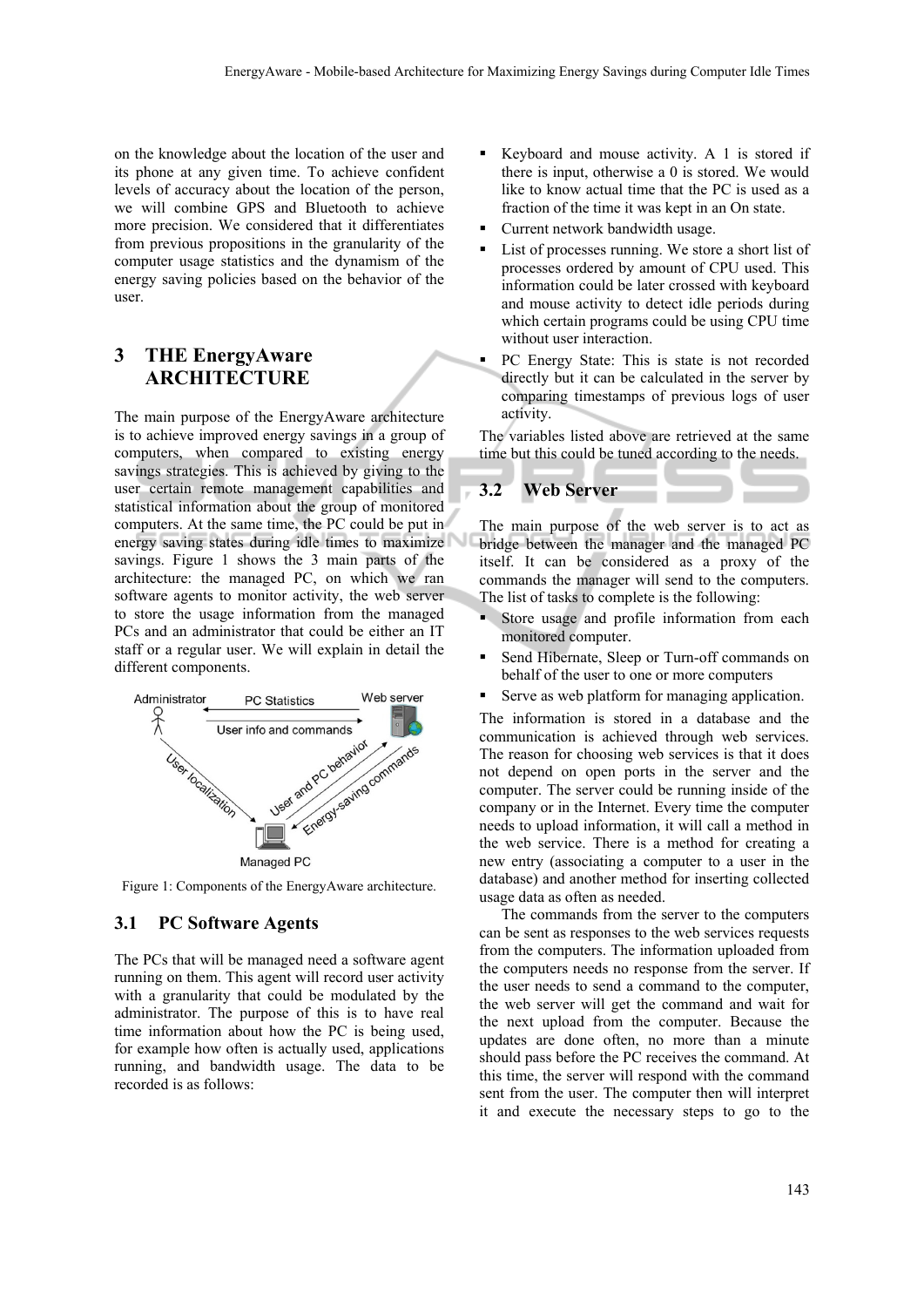requested energy state. Commands can also be sent automatically whenever an energy saving policy is activated.



Figure 2: Architecture while used by an administrator.



Figure 3: Architecture while used by a regular user.

#### **3.3 Administrator Software**

This part of the architecture gives control to the user. It has the expected functionality of showing reports about the different monitored variables in the managed computers. The most important function is to actually control the energy consumption of computers, either automatically or by manually sending the command.

- Automatic control of energy consumption: The localization of the user is used to guarantee that the managed PC will be put in an energy saving state if the user is not close to the computer anymore. The mechanism used will be explained in more details later in the paper.
- Manual control of energy consumption: The user has a choice of disabling the automatic control and turning off the computer whenever it considers necessary.

It makes more sense to be used in a mobile phone, to give more freedom to the user. If the functionalities are accessed through a website in the server, the automatic control is not used. In this case, just the manual control would be of use.

#### **3.4 User Specific Features**

Figures 2 and 3 both show the two different scenarios: Figure 2 explains the communication between a group of PCs being managed and the IT staff in charge, and Figure 3 shows a single PC being managed by its owner or user. An administrator might use its mobile application to mostly get almost real time power consumption from the monitored computers. It could also put PCs to sleep if no user input is detected after a long period of time. It is assumed in this case that the computers are not monitored at the same time by its users. In the case of a PC monitored by its user, the options in the mobile application allow it to either manually or automatically save energy by putting its computer to sleep. To calculate power consumption, the IT staff would only need to measure power consumption levels of monitored computers and use the values for the different periods recorded.

# **4 ENERGY SAVING POLICIES**

The proposed architecture is complemented with two energy saving policies. We will calculate later in this paper how their implementation could benefit savings in an office environment.

### **4.1 Location-based Dynamic Energy Saving Policy**

With the information gathered from the mobile phone, we tried an approach to save more energy given the current position from the final user. The purpose of the policy is put the PC to sleep when the person goes away from the computer and wake it up if the user is close enough. The novelty of this mechanism relies on that we didn't need extra hardware to apply it. It can be assumed that the monitored PCs have Bluetooth interfaces. We explain now how the PC is associated with the user.

#### **4.1.1 PC-user Binding and Location**

The software agent in the computer has an option in the menu where you can register the computer in the server's database. With this, the MAC address of the computer is bound to the user's ID. The user can register as many computers as he/she wants. The same computer can be registered with a new user, but this will erase the previous registration, meaning a computer can be associated with only one person. The software in the phone has also an option to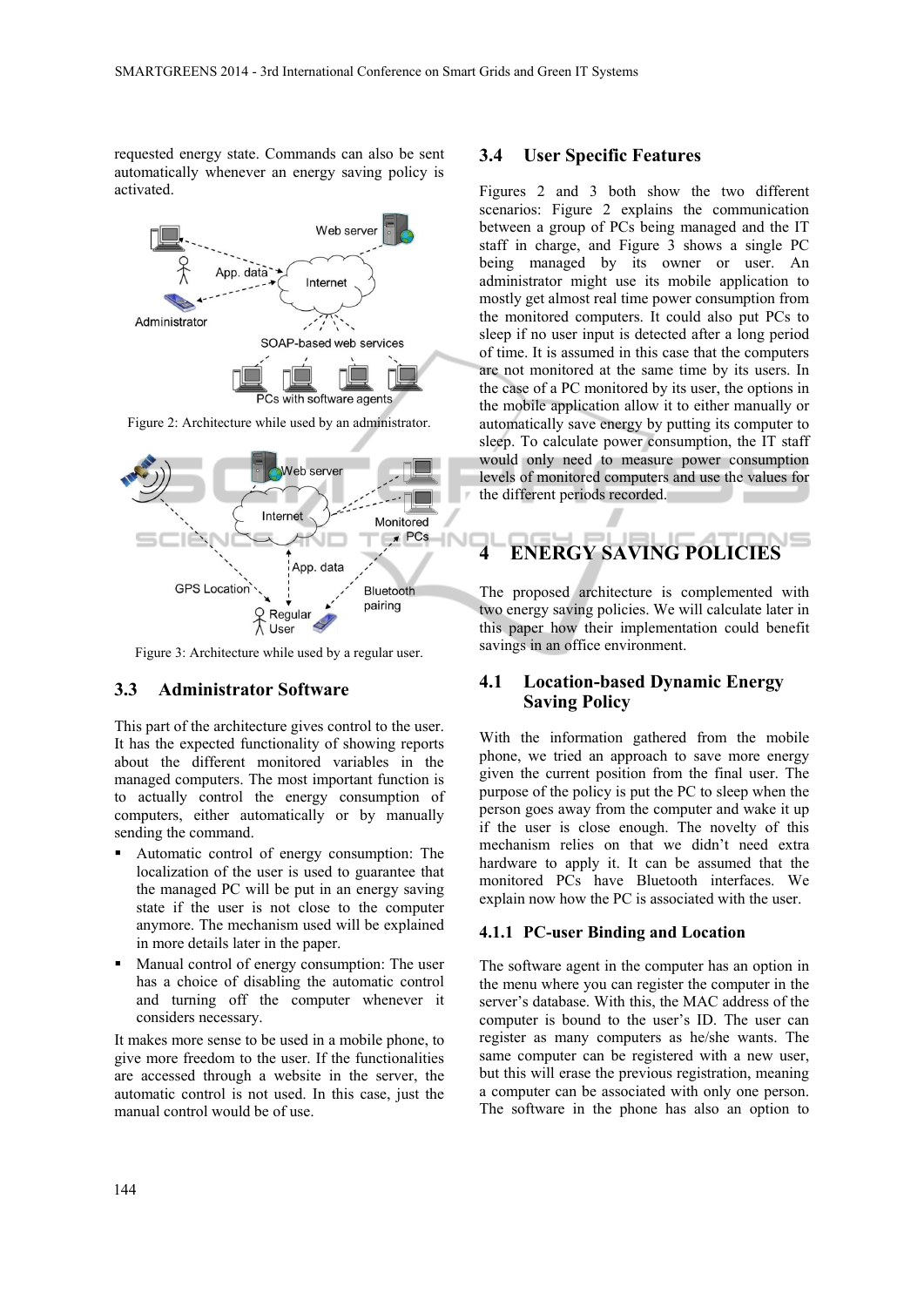register the location of the monitored computer. The user and its phone need to be in front of the computer to register its location. It is assumed that the GPS mechanism used by the phone would be able to find an approximate location for the computer the user wants to register. This means that the office should be relatively close to a window for the phone to be able to calculate its position.



Once the computer has been associated to a user and its approximate location has been registered, the user can later use this information to turn the computer On or Off automatically. The mechanism to do this is now improved with the use of Bluetooth besides the use of GPS and is shown in Figure 4. We can merge both technologies to improve reliability of the proximity measure. GPS is used to determine initial approximate distance. If the distance is shorter than a threshold, the application will use Bluetooth instead to check if the person is within a reachable distance from the computer. The system requirements are the following:

- The monitored computer will not move from the position it was at when it was associated with the user. If it needs to be moved, the user will have to update its position.
- The phone needs to have Bluetooth activated and the application constantly running in the background to detect if it is close to the computer.
- The computer needs to have a built in Bluetooth receiver.

If the Bluetooth is Off in the phone, there is no way to associate the user's current position with the computer's energy state. The user can still manually send a power management command to the computer. The following steps are used to determine if the user is close to its registered computer:

- 1. Determine user location using GPS and compare it with the position saved in the server for the monitored computer.
- 2. If the computer is closer than a threshold then activate Bluetooth to improve accuracy.
- 3. Activate location algorithm and determine if user passes threshold to suspend/start computer.

#### **4.1.2 PC Sleeping Command**

We designed two ways in which the PC can be put to sleep:

- Automatic message delivery: When the mobile application detects that the computer is beyond a threshold distance, it will send a command to the web server, which will forward the message to the computer the next time it is contacted.
- Manual message delivery: The user has an option in the mobile application to put the PC to sleep when it desires. This can be used in case the automatic message delivery didn´t work. It can also be used when the Bluetooth is disabled either at the phone or at the PC.

The manual delivery of the message is more intended for an administrator that could send the command to all the computers left On after work time.

#### **4.1.3 Pc Wake-up Command**

The PC Wake-up mechanism was designed but not implemented in our prototype. The ideal scenario would be that where the server and the computers are on the same network. In companies networks this is usually not possible due to security restrictions and the size of the network itself. Taking this into account we designed the mechanism with 2 approaches:

- 1. Using a Magic Packet sent from a Proxy Software Agent located in the same network of the monitored PCs.
- 2. Using the same Bluetooth interface used for calculating actual location of the user.

The Magic Packet mechanism is the most reliable but implies using a PC in the same network that is guaranteed to be On all the time, so that it can be used anytime to wake up its fellow computers. The design for this mechanism has the following requirements:

- The PC needs to be in the same network than the Proxy in charge of waking it up.
- The PC needs a Network Interface Card (NIC) with the Wake On Lan (WoL) option available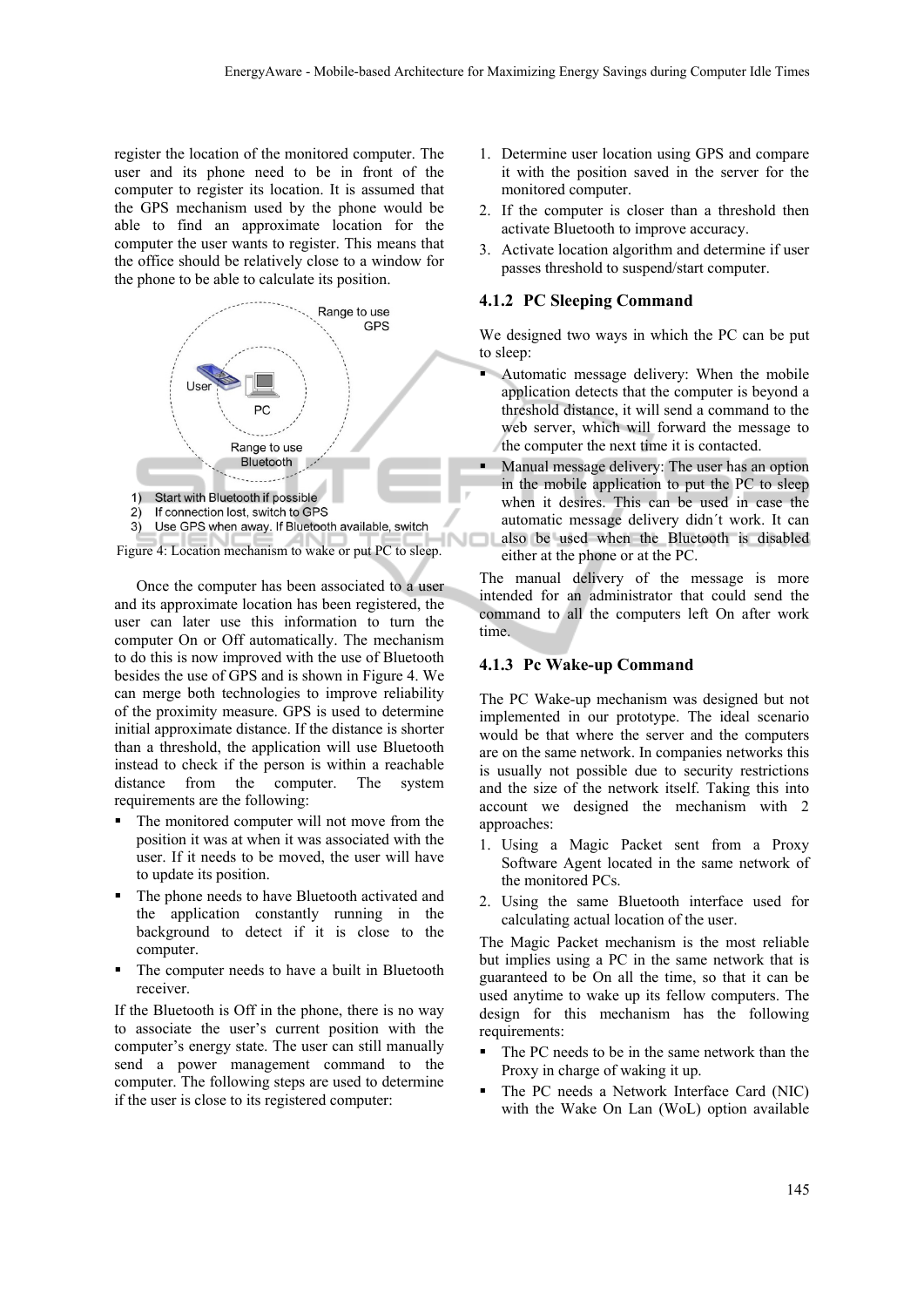$\overline{\phantom{a}}$ 

and enabled.

The mechanism that uses Bluetooth to wake up the PC needs this option to be available and enabled in the motherboard. This is not as common as the WoL option which has been available in motherboards for many years already.

## **4.2 Static Energy Saving Policy**

The second energy saving policy is a static policy which works by putting the PCs to sleep after the idle time reaches a desired threshold. It is static because the administrator can set the threshold beforehand and all the computers should go to sleep after that threshold is reached, no matter what. Although PCs already have energy management options like this available, they are many times not enabled, and cannot be monitored or modified easily by administrators.

Our architecture leaves the opportunity of using the cellphone or not. With the phone there is potential for more savings because a dynamic policy could be fed with the information received from the phone. However, a static policy can still be applied if no phone is available.



Figure 5: Implementation of the architecture.

This policy could take into account the user's perspective about what could be annoying or not. For this purpose we interviewed 23 users to determine what could be an accepted period after which the PC could go to sleep without causing annoyance. Table 1 shows the results. We selected those intervals to compare them with typical idle periods for computer usage. We will see in the Evaluation section what we observed about the user behavior. We used the 30 minutes limit because it can be considered that after that, the person might be away from his/her desk for a long period, e.g. taking lunch. However, in this case, the architecture could learn from each user's behavior and improve savings. For example, at about 12:00 pm this person usually takes lunch, and it might not be necessary to wait for 30 minutes because chances are, the person will leave for 1 hour.

Table 1: Respondents for each time interval in minutes.

| . . |  |  | $-$ |
|-----|--|--|-----|
|     |  |  |     |

We can see from this, that about 30% of the users prefer the computer to remain On for at least 30 minutes. This is probably due to the annoyance caused by the resume times from the operating system (Mostly Windows 7 in our campus). It is also interesting to see that about 25% of the users are fine if the computer goes to sleep quickly (less than 5 minutes). We consider that those users are the ones with the highest level of consciousness about their impact to the energy consumption of the company. We are running a long version of this interview to detect how user's perspective about energy consumption affects the final time spent using the computer. Although this is not a conclusive finding, we will use this empiric result to determine when we could put the PCs to sleep with the least amount of annoyance to the user.

# **5 IMPLEMENTATION AND EVALUATION**

#### **5.1 Implementation**

Figure 5 shows the three parts of the architecture as we implemented them. The parts are the following:

- Cellphone: The application is designed for Android smart-phones. The code contains about 1000 lines.
- Server Application: it is responsible for receiving the information that the mobile application or desktop application send. The server has a web service that is called by the PC application. The service receives usage information to be stored in the database. The server is also in charge of sending Sleep commands and eventually the Wake-up commands. The code contains about 500 lines.
- PC Application: The desktop application (software agents) runs under Windows operating system and it was developed using C#. It has a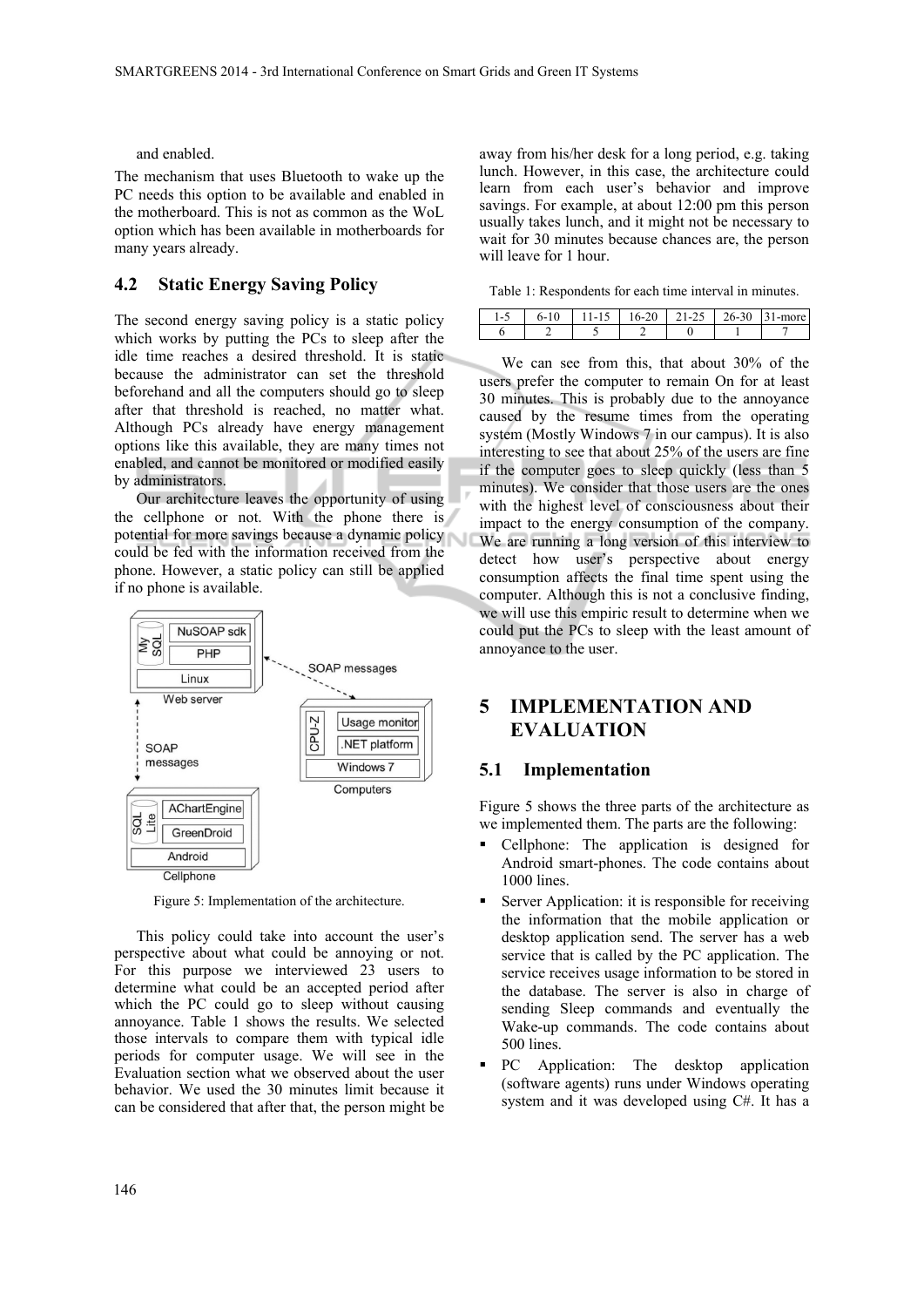computer usage collection component, a data upload component and a power status command component. The usage collection relies on a simple C program called IdleCollect, developed by Professor Ken Christensen from USF. It outputs keyboard and mouse usage every minute. The data is uploaded every hour to the server. The power status command component applies the Sleep command received from the server. The code contains about 1000 lines.

 DataSet: A table stores PC usage information represented in one record per minute containing PC usage state  $(0, 1, \text{or } 2 \text{ if the PC was used, not})$ used, or suspended/hibernated), a timestamp, and the identification of the user that owns the PC. Another table identifies the user with IP, MAC, and PC hardware information.

#### **5.2 Evaluation**

We ran a study with a group of employees from our university campus. We installed the software agent in their PCs to measure computer usage activity.

We picked for the study users with different job functions looking for different computer usage behavior. In this way we obtained valuable information such as how many hours was the computer Off and On during the day, and were able to corroborate expected behavior. We collected usage information from professors, administrative staff, research assistants, and secretaries. The study ran during 2 months in the summer period, thus some users were not so strict with their arrival to the office when compared to the other periods of the year. We also experienced some issues with the software agents in the computers, especially because of security restrictions from the antivirus.



Figure 6: Time spent in idle periods for all users.

We were first interested in checking how the idle periods distribute among the intervals we created before. We can use that to apply energy saving

policies for certain intervals. With the study, we were also interested in checking how much idle periods represent when compared to actual busy times for the computers. Another important task was to observe if there was any difference in computer usage between weekdays. This could be used to establish energy saving policies that could be customized for weekdays.

#### **5.3 Results**

Figure 6 shows the percentage of idle time distributed in each of the idle periods for all the 12 users for which we collected computer usage information. We divided the idle time in intervals, which could be used to determine the energy saving policies to be applied to different intervals. We could apply a Sleep policy to the computers when their idle time reaches a threshold interval. The last interval holds all the minutes spent in periods of 31 minutes or longer. It means then that the majority of the idle time is spent in long periods. The largest amount of idle periods might be in the left part of the figure, but the total amount of time spent there is less at the end.

We calculated for 3 users the percentage of idle time spent during each day for a period of 3 weeks. Each idle time was the summation of all the short periods spent in all the idle periods' intervals. The averages ranged from 30% to 60%, which means for example that at a peak point, 60% of the On time was wasted. We picked the 3 users with the largest amount of data. We can however not conclude from our data about the influence of the weekday in the average idle time for the computers.



Figure 7: Average On time during weekdays.

Figure 7 shows the On time for the same 3 users during the same 3 weeks period. You can see from the figure that the average behavior from the monitored users looks like what we expected: a working day ranging from 7 to 10 hours. We will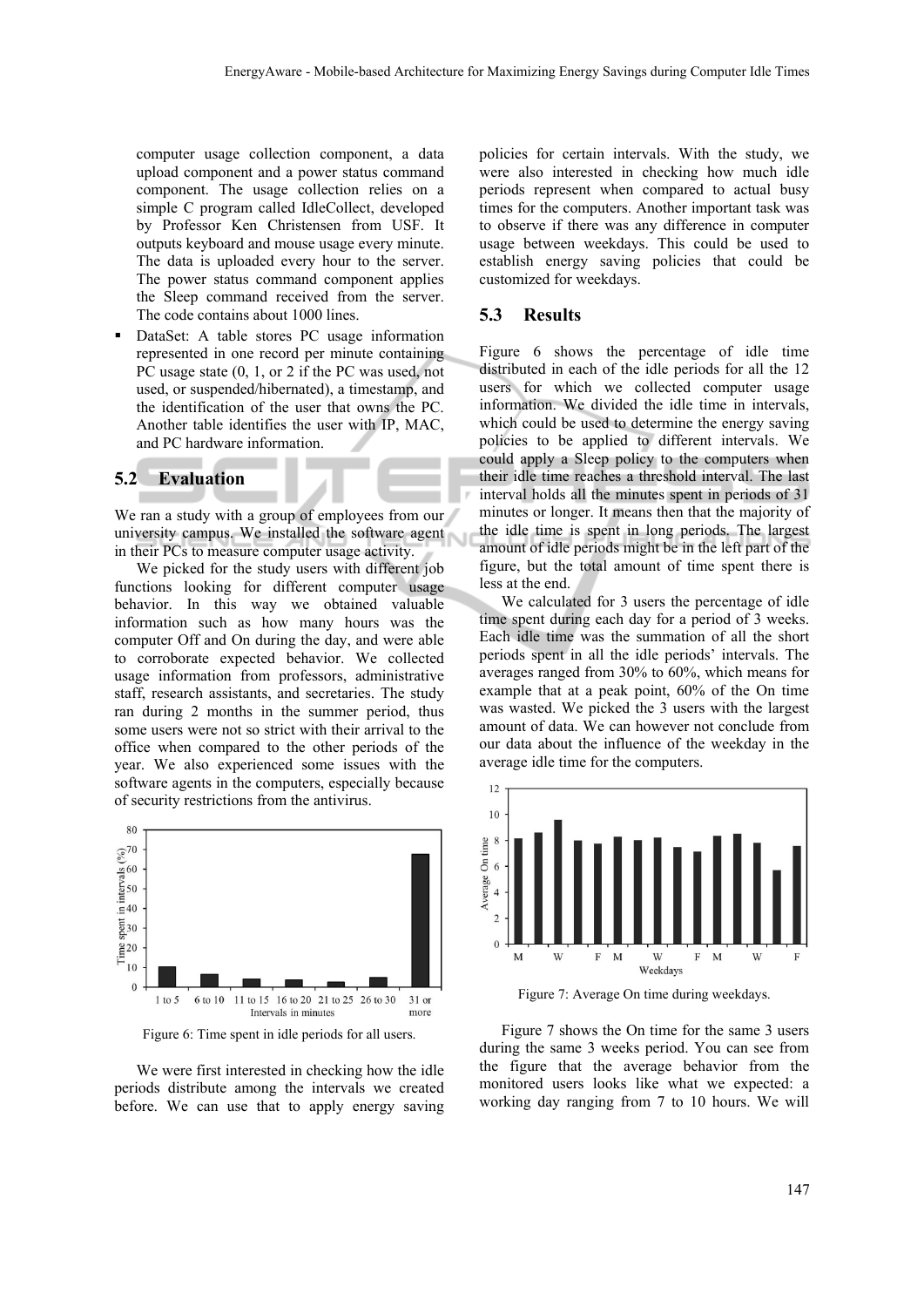use this information later to simulate for the whole campus the potential energy savings.

#### **5.4 Potential Energy Savings and Discussion**

With the previous observations, we gathered enough information to estimate how much energy could be saved in our university campus if policies such as the explained here were put into practice. We are using for this the following inventory of computers in our campus:

Table 2: Inventory of computers in our campus.

| Location | Desktops | Laptops |  |
|----------|----------|---------|--|
| Offices  | 1766     | 605     |  |
| Labs     | 400      |         |  |
| PC Rooms | 300      |         |  |
| Total    | 2466     |         |  |

Now, we will use a conservative power consumption of 80 Watts per desktop PC. For this we measured one of the HP typical desktop used in our campus and ranged between 50W and 60W when On, plus 20W for the screen. We use an average of 8 hours per day to calculate a yearly power consumption of 166 kWh per desktop PC. We have to warn here that usually related work calculate power consumption assuming PCs are left On 24 hours during the whole year. And savings are compared to that amount. We assume that at least most of the PCs are turned Off during nights and weekends. When we consider only the desktops in the offices and labs (2,166), we have a yearly power consumption of 360 MW for all the campus. We picked only offices and labs because users should have a similar behavior, i.e. users following some sort of working schedule. However, users in computer labs (PC Rooms) circulate often, meaning different people might use the same computer and there is no fixed schedule. Costs for kWh for the industry worldwide might vary. We will use US value of \$10 cents per kWh.

Now, using the results about idle periods we can apply the two energy saving policies proposed and typical ones in the following way:

- Dynamic: put the PC to sleep when user is far from the computer, assumed to be after 30 minutes.
- Static: put the PC to sleep after a threshold, of 15 minutes.
- Traditional: Putting all PCs to sleep only after working hours (8 hours according to our study).
- No Policy: No monitoring at all, which implies

some PCs might remain On during the night. It is assumed that about 10% of the PCs are left On and the rest are turned Off.

Table 3 shows yearly power consumption for the computers in our campus, and how much savings we could get when compared to regular scheduling. We made a conservative calculation of yearly savings for a company the size of our university. The most beneficial is the static policy so far. However the one with more potential is the dynamic, because it can be further be adapted more aggressively to the user behavior by applying different techniques. We plan in the future to run experiments with such techniques and explore the potential benefits of the dynamic policy. These savings could be improved if factors like the following are taken into account:

- If employees are educated about energy efficiency, their habits might change or at least they might be more open to accept aggressive energy saving policies.
- Policies could be also implemented in other Оl types of devices like office lights.

Table 3: Power consumption and savings for energy saving policies.

|                       | Energy saving policies |          |       |              |  |  |
|-----------------------|------------------------|----------|-------|--------------|--|--|
|                       | Dynamic                | Static   | Usual | No<br>Policy |  |  |
| Yearly Power<br>(MW)  | 262                    | 247      | 360   | 476          |  |  |
| Savings               | 28%                    | 32%      | $0\%$ | $-32%$       |  |  |
| <b>Yearly Savings</b> | \$9,803                | \$11,390 | \$0   |              |  |  |

## **6 CONCLUSIONS**

We built an architecture that can be used to detect computer user behavior in a company campus with energy savings in mind. The purpose of our proposal is to adapt energy saving policies to how the computers are actually being used and not just apply computer shutdowns in fixed schedules. Results showed that we can achieve important savings and we consider that our proposal can be easily applied in any company campus.

There might be some concerns that we think our architecture handles but we can check in the future improved versions to handle the following problems better:

**Privacy of user location: the current location of** the user is never stored in the server, only the location of its PC. The cellphone will get the PCs location from the server and compare it every time with its own location, without sending it to